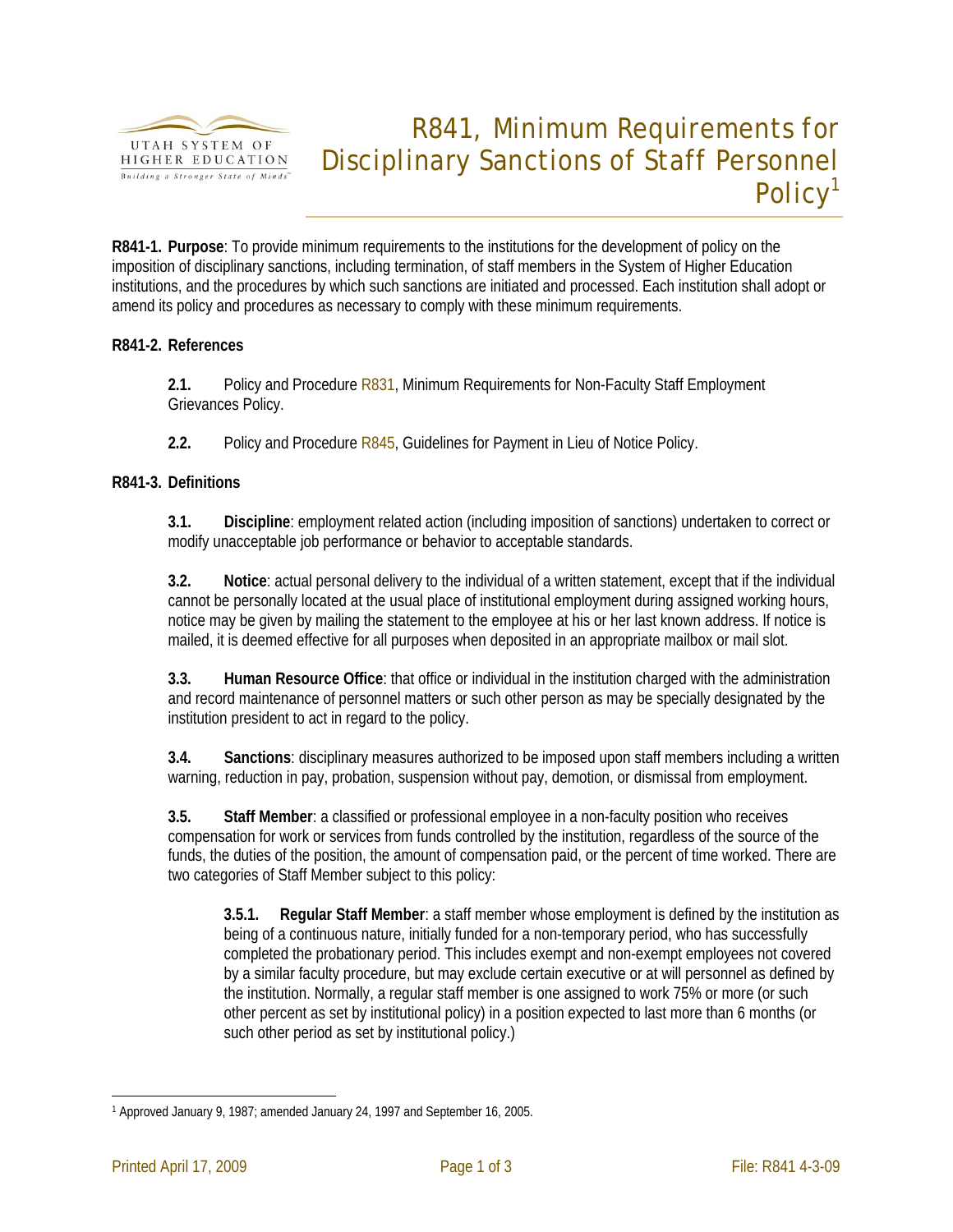**3.5.2. Part-time, Temporary, or Probationary Staff Member**: a staff member assigned to work less than full-time, or in a position considered temporary or expected to be of short duration, as defined by the institution; or a newly hired employee in a regular position but still in the probationary status. Normally, a part-time staff member is one assigned to work less than 75% (or such other percent as set by institutional policy) a temporary position is one not expected to be available after 6 months (or such other period as set by institutional policy.)

**3.6. Termination**: includes dismissal, reduction in force, and end of temporary employment.

### **R841-4. Minimum Requirements**

**4.1. General Requirements**: Under institution policy, disciplinary actions and sanctions shall be handled in a manner to achieve the least adverse effect upon the staff member and the institution.

# **4.2. Minimum Requirements for Part-time, At-Will, Temporary or Probationary Staff Member**

**4.2.1.** Staff members in regular positions are considered as being on probationary status during an initial period determined by institutional policy. It is expected that such staff members will make every effort to become competent and qualified in their jobs during the probationary period.

**4.2.2.** By the nature of the type of employment, suspension, termination or release from employment may be effected prior to the end of the probationary period or for other part-time, atwill, temporary or probationary staff members, at any time, without prior notice, with or without "cause."

**4.3. Minimum Requirements for Regular Staff Member**: The imposition of sanctions, including the dismissal of a regular staff member for cause, may result for any of the following job-related reasons under circumstances that demonstrate the inability or unwillingness of the employee to meet his or her responsibilities to the institution:

- **4.3.1.** Negligence
- **4.3.2.** Incompetence
- **4.3.3.** Excessive absence or unauthorized absence without leave
- **4.3.4.** Misuse of institutional property and funds
- **4.3.5.** Disorderly conduct
- **4.3.6.** Fraud or falsification on employment application
- **4.3.7.** Unsuitability to job requirements
- **4.3.8.** Use of alcohol or drugs, or being under the influence thereof while working
- **4.3.9.** Insubordination
- **4.3.10.** Unjustified interference with the work of others